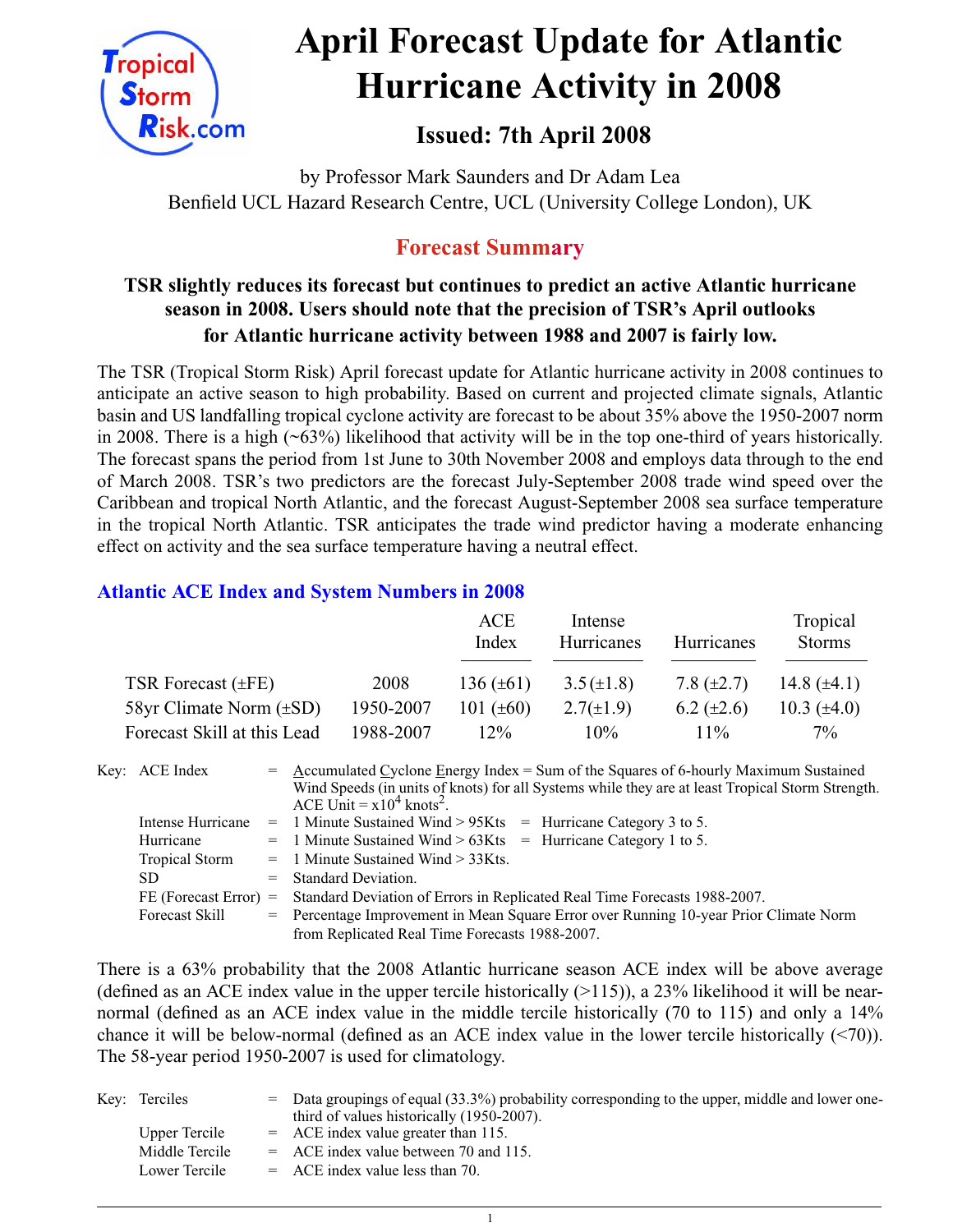#### **ACE Index & Numbers Forming in the MDR, Caribbean Sea and Gulf of Mexico in 2008**

|                             |           | ACE<br>Index   | Intense<br>Hurricanes | Hurricanes      | Tropical<br><b>Storms</b> |
|-----------------------------|-----------|----------------|-----------------------|-----------------|---------------------------|
| TSR Forecast (±FE)          | 2008      | 109 $(\pm 57)$ | $3.2(\pm 1.6)$        | 5.6 $(\pm 2.3)$ | $10.0 (\pm 3.4)$          |
| 58yr Climate Norm (±SD)     | 1950-2007 | 78 $(\pm 59)$  | $2.3 (\pm 1.8)$       | 4.3 $(\pm 2.5)$ | 7.1 $(\pm 3.3)$           |
| Forecast Skill at this Lead | 1988-2007 | 17%            | 17%                   | 26 <sup>%</sup> | $21\%$                    |

The Atlantic hurricane Main Development Region (MDR) is the region  $10^{\circ}N - 20^{\circ}N$ ,  $20^{\circ}W - 60^{\circ}W$ between the Cape Verde Islands and the Caribbean Lesser Antilles. A storm is defined as having formed within this region if it reached at least tropical depression status while in the area.

There is a 63% probability that in 2008 the MDR, Caribbean Sea and Gulf of Mexico ACE index will be above average (defined as an ACE index value in the upper tercile historically  $(>91)$ ), a 26% likelihood it will be near-normal (defined as an ACE index value in the middle tercile historically (41 to 91) and only a 11% chance it will be below-normal (defined as an ACE index value in the lower tercile historically (<41)). The 58-year period 1950-2007 is used for climatology.

#### **USA Landfalling ACE Index and Numbers in 2008**

|                              |           | ACE<br>Index      | Hurricanes        | Tropical<br><b>Storms</b> |
|------------------------------|-----------|-------------------|-------------------|---------------------------|
| TSR Forecast $(\pm FE)$      | 2008      | $2.9 \ (\pm 1.2)$ | $1.7 (\pm 1.0)$   | 4.0 $(\pm 1.4)$           |
| 58yr Climate Norm $(\pm SD)$ | 1950-2007 | $2.4 \ (\pm 2.2)$ | $1.5 \ (\pm 1.3)$ | 3.1 $(\pm 2.0)$           |
| Forecast Skill at this Lead  | 1988-2007 | 34%               | 28%               | $5\%$                     |

| Key: ACE Index           | $=$ Accumulated Cyclone Energy Index $=$ Sum of the Squares of hourly Maximum     |
|--------------------------|-----------------------------------------------------------------------------------|
|                          | Sustained Wind Speeds (in units of knots) for all Systems while they are at least |
|                          | Tropical Storm Strength and over the USA Mainland (reduced by a factor of 6).     |
|                          | ACE Unit $= x104$ knots <sup>2</sup> .                                            |
| Landfall Strike Category | = Maximum 1 Minute Sustained Wind of Storm Directly Striking Land.                |
| USA Mainland             | $=$ Brownsville (Texas) to Maine.                                                 |

USA landfalling intense hurricanes are not forecast since we have no skill at any lead.

There is a 62% probability that in 2008 the USA landfalling ACE index will be above average (defined as a USA ACE index value in the upper tercile historically  $(>2.55)$ ), an 31% likelihood it will be nearnormal (defined as a USA ACE index value in the middle tercile historically (1.14 to 2.55) and only a 7% chance it will be below-normal (defined as a USA ACE index value in the lower tercile historically  $(\leq 1.14)$ ). The 58-year period 1950-2007 is used for climatology.

#### **Caribbean Lesser Antilles Landfalling Numbers in 2008**

|                              |                                                                             | ACE                                                                                                                                                                                                                                   | Intense           |                   | Tropical        |
|------------------------------|-----------------------------------------------------------------------------|---------------------------------------------------------------------------------------------------------------------------------------------------------------------------------------------------------------------------------------|-------------------|-------------------|-----------------|
|                              |                                                                             | Index                                                                                                                                                                                                                                 | <b>Hurricanes</b> | <b>Hurricanes</b> | <b>Storms</b>   |
| TSR Forecast $(\pm FE)$      | 2008                                                                        | $1.9 (\pm 2.4)$                                                                                                                                                                                                                       | $0.3 \ (\pm 0.4)$ | $0.7 (\pm 0.6)$   | $1.5(\pm 1.1)$  |
| 58yr Climate Norm $(\pm SD)$ | 1950-2007                                                                   | 1.4 $(\pm 2.0)$                                                                                                                                                                                                                       | $0.2 \ (\pm 0.5)$ | $0.5 \ (\pm 0.7)$ | 1.1 $(\pm 1.0)$ |
| Forecast Skill at this Lead  | 1988-2007                                                                   | $2\%$                                                                                                                                                                                                                                 | 10%               | 20%               | $0\%$           |
| Key: ACE Index               | $=$ Accumulated Cyclone Energy Index = Sum of the Squares of hourly Maximum | Sustained Wind Speeds (in units of knots) for all Systems while they are at least<br>Tropical Storm Strength and within the boxed region (10°N-18°N,60°W-63°W)<br>(reduced by a factor of 6). ACE Unit = $x10^4$ knots <sup>2</sup> . |                   |                   |                 |
| Landfall Strike Category     | = Maximum 1 Minute Sustained Wind of Storm Directly Striking Land.          |                                                                                                                                                                                                                                       |                   |                   |                 |

Lesser Antilles  $=$  Island Arc from Anguilla to Trinidad Inclusive.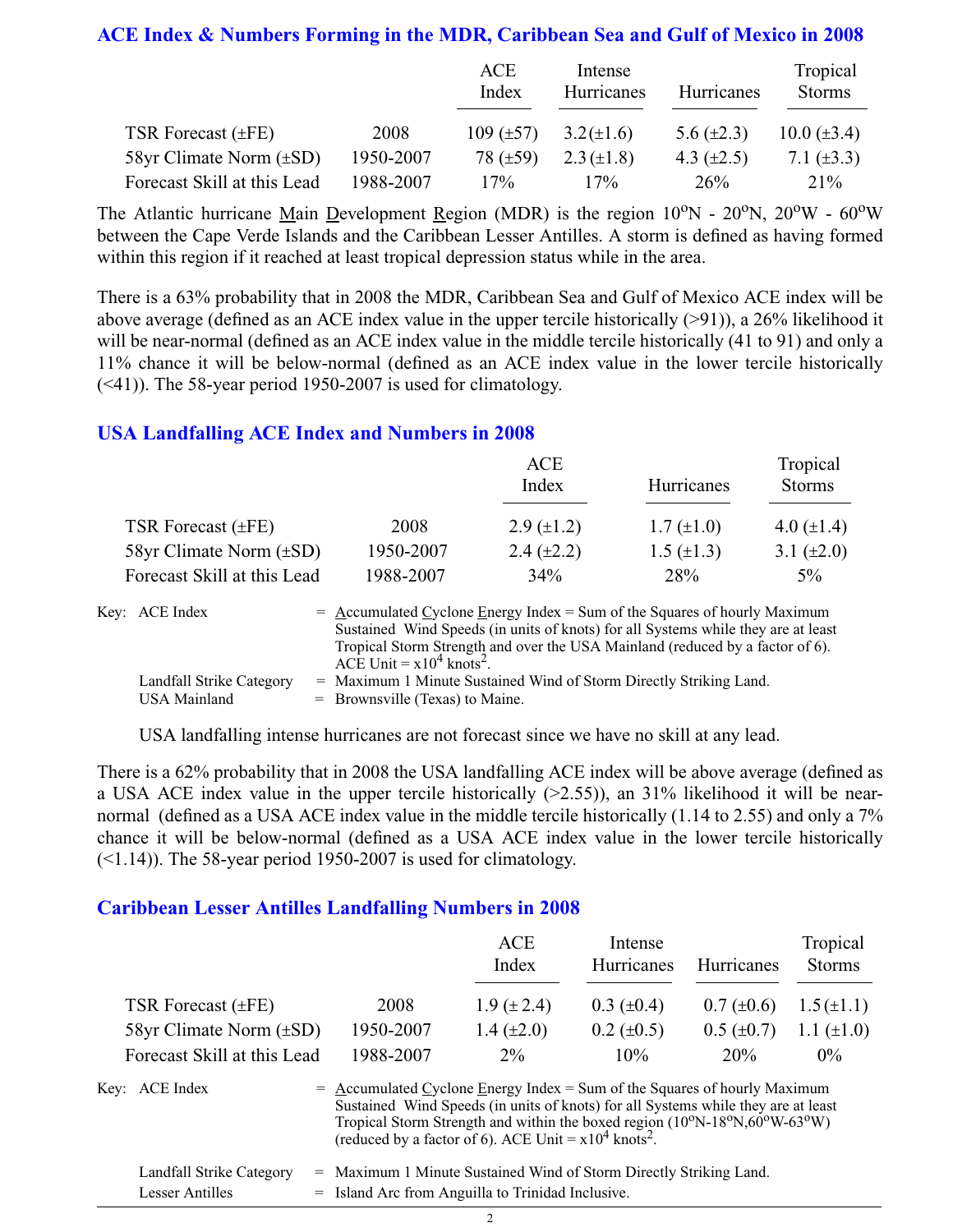#### **Key Predictors for 2008**

The key factors behind the TSR forecast for an above-average hurricane season in 2008 are the anticipated moderate enhancing effect of July-September forecast trade winds at 925mb height over the Caribbean Sea and tropical North Atlantic region  $(7.5^{\circ}N - 17.5^{\circ}N, 30^{\circ}W - 100^{\circ}W)$ , and the neutral effect of August-September forecast sea surface temperature (SST) for the Atlantic MDR ( $10^{\circ}$ N -  $20^{\circ}$ N,  $20^{\circ}$ W -  $60^{\circ}$ W). The current forecasts for these predictors are  $0.40\pm0.64$  ms<sup>-1</sup> (down from December's value of  $0.55\pm0.75$  ms<sup>-1</sup>) weaker than normal (1978-2007 climatology) and  $0.06\pm0.28$ <sup>o</sup>C (down from December's value of  $0.19\pm0.29^{\circ}$ C) warmer than normal (1978-2007 climatology). The forecast skills (assessed for the period 1988-2007) for these predictors at this lead are 39% and 30% respectively. The TSR forecast has fallen from 50% above-norm (in December) to 30% above-norm (in April) mainly because the August-September 2008 MDR SST is now forecast to be cooler than thought previously.

The July-September trade wind speed influences cyclonic vorticity (the spinning up of storms) in the main hurricane track region. The August-September MDR SST provides heat and moisture to power incipient storms in the main track region.

#### **The Precision of Seasonal Hurricane Forecasts**

The 2004 and 2005 North Atlantic and U.S. landfalling hurricane seasons were both predicted to have 'high activity' (i.e. within the top one third of years historically) to high (65-70%) probability from the previous December. However, the extended range and April forecasts for the 2006 and 2007 hurricane seasons proved less impressive. The precision of seasonal Atlantic hurricane forecasts as a function of issue time is assessed over many years in this recent article:

Saunders, M. A., Winds of change, *Post Magazine Risk Report*, pp28-29, 9 November 2006, http://tsr.mssl.ucl.ac.uk/docs/Hurricanes-Post09112006.pdf

Users should be aware that the skill of TSR's April forecasts for Atlantic hurricane activity over the last 20 years, while positive, is fairly low.

#### **Further Information and Next Forecast**

Further information about TSR forecasts, verifications and hindcast skill as a function of lead time may be obtained from the TSR web site *http://tropicalstormrisk.com*. The next TSR forecast update for the 2008 Atlantic hurricane season will be issued on the 5th June 2008.

#### **Appendix - Predictions from Previous Months**

#### **1. Atlantic ACE Index and System Numbers**

| <b>Atlantic ACE Index and System Numbers 2008</b> |             |                     |                                    |                   |                       |  |  |
|---------------------------------------------------|-------------|---------------------|------------------------------------|-------------------|-----------------------|--|--|
|                                                   |             | <b>ACE</b><br>Index | Named<br>Tropical<br><b>Storms</b> | Hurricanes        | Intense<br>Hurricanes |  |  |
| Average Number $(\pm SD)$ (1950-2007)             |             | 101 $(\pm 60)$      | $10.3 \ (\pm 4.0)$                 | $6.2 \ (\pm 2.6)$ | $2.7 (\pm 1.9)$       |  |  |
| TSR Forecasts $(\pm FE)$                          | 7 Apr 2008  | $136 (\pm 61)$      | 14.8 $(\pm 4.1)$                   | 7.8 $(\pm 2.7)$   | 3.5 $(\pm 1.8)$       |  |  |
|                                                   | 10 Dec 2007 | 149 $(\pm 66)$      | $15.4 (\pm 4.7)$                   | $8.3 (\pm 3.0)$   | $3.7 (\pm 1.8)$       |  |  |
| <b>Gray Forecast</b>                              | 7 Dec 2007  | 125                 | 13                                 |                   |                       |  |  |